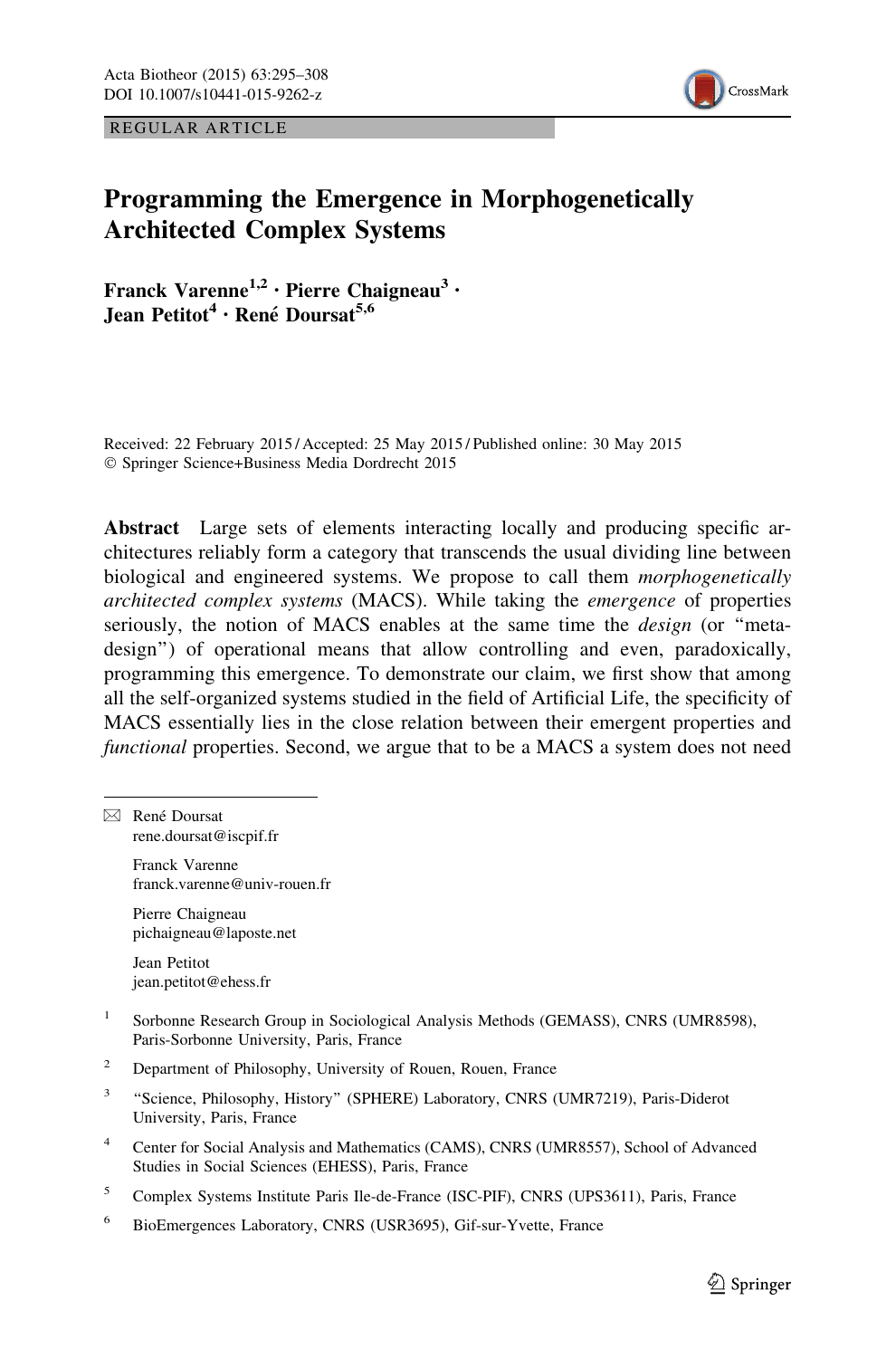to display more than *weak emergent* properties. Third, since the notion of weak emergence is based on the possibility of simulation, whether computational or mechanistic via machines, we see MACS as good candidates to help design artificial self-architected systems (such as robotic swarms) but also harness and redesign living ones (such as synthetic bacterial films).

Keywords Artificial life - Bio-inspiration - Complex systems - Self-architected systems · Functional form · Weak emergence · Pattern formation · Morphogenesis · Morphogenetic engineering - Swarm robotics - Synthetic biology

# 1 Introduction

Engineering design and control are traditionally not associated with ''natural science'', whether looking at geophysical or biological phenomena. By definition, the latter happen spontaneously (climate, evolution), outside any planning or intervention (only perturbed by the unintended consequences of human activity, such as pollution), whereas the former is the practice of intentionally creating new devices and reshaping one's environment. Yet, the study of natural systems, especially biological ones, and the production of artificial systems could share much more than they currently do. On the one hand, biology provides an exceptional source of inspiration for future and emerging technologies (biotech, nanotech, cognitive science). Understanding cells and organisms by theoretical reconstruction, including ''unrealistic computer models'' (Bedau [1999](#page-11-0)), can give rise to a new generation of artificial systems endowed with an autonomy and adaptivity unmatched in classical engineering. On the other hand, closing the loop, these new algorithmic principles can be reimplemented in biological matter to create a novel type of physical-informational hybrid systems.

This article explores the recent move toward a ''computationalization'' and ''physicalization'' of theoretical biology, fast becoming reality under the aegis of bioinspiration and biomimetics. Within this general trend, we focus on the notion of architecture and the arduous double undertaking that it entails: instill more selforganization into computing artefacts (swarm robotics) and, conversely, instill more information technology into self-organizing natural objects (synthetic biology). The foundational thesis of this paper is that we can find a solution, both conceptual and operational, to the apparent paradox raised by the challenge of ''programming selforganization''. By identifying morphogenetically architected complex systems (MACS) to be those systems composed of a large set of elements that collectively and reliably produce specific architectures from local interactions only, we can conceptually take emergent properties seriously, while operationally not give up on *designing* such systems.

## 2 Morphogenetically Architected Complex Systems (MACS)

First, we claim that MACS are based on specific emergent processes creating functional properties. A key aspect is the foundation of this category of systems on the concept of architecture.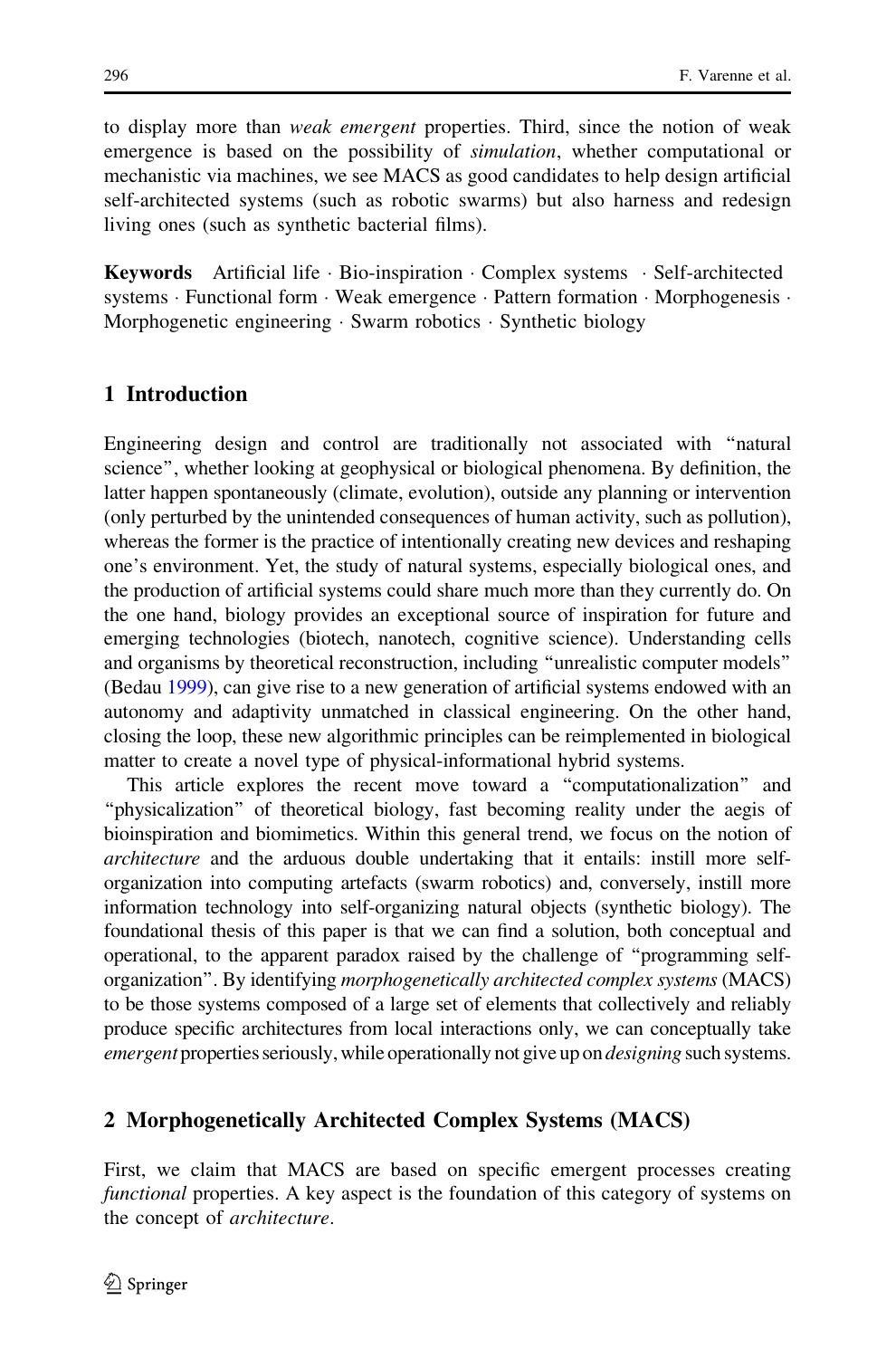We start with a few conceptual definitions. A *system* is a durable entity comprising a group of elements, which may not themselves be durable. Systems can be living or inanimate, purely natural (no human intervention), natural-social (caused by humans without grand plan: cities, markets, Internet), purely artificial (machines), or hybrid artificial-natural (biotechnologies). The *structure* of the system denotes the particular arrangement of its elements, while its behavior results from what they do together and in interaction with the environment, where they can trigger external reactions called effects. When focusing on structure, the emphasis is put on the role of parts played by the elements: the system is composed of parts, which in most cases have specific spatial locations, but not always (website, ecosystem).

The *form* is the measurable geometric features that the system possesses in relation with its structure. Although there can be structure without form, most biological and engineered systems exhibit a lasting and recognizable form. In all types of systems, living or artificial, the form is created by a process or series of processes called morphogenesis. When the interactions among its elements, and between its elements and the environment, lead to structures or forms that are not easily predictable from the sole knowledge of the elements, the system is said to be complex. An architected system is not any structured system. Its architecture is not only an orderly arrangement of the elements of the systems (an ordered structure) but, more precisely, an *orderly arrangement of its parts*. This order relation specific to architecture comes from hierarchical relationships between parts and subparts, via groups and subgroups. Certain parts can be structurally more important if they are supporting, directly or indirectly, other parts—for instance, in construction, preventing the overall architecture from collapsing (keystones, hubs). Other parts can be more important from a maintenance viewpoint, etc. Hence, an architected system is fundamentally *heterogeneous*, as different parts contribute differently to its form and viability.

Just like a structure can lack a form, a system can also have a form without a clear architecture. Typically, a pattern is any repetitive element of the form of a system. As such, a pattern means that parts of the structure of the systems are equivalent, i.e. interchangeable, from the standpoint of its form. Although a pattern can itself display some internal symmetry or dynamical equilibrium, it does not reveal any particular order between parts. It is an element of the form that, in itself, is not indicative of any architecture, even if it can often be a part of one. An organized system is a system whose structure suggests symmetry, equilibrium, harmony, coherence, meaning, or function. It is one that seems to be organized to some end, first and foremost its own morphogenesis and self-maintenance, namely through self-organization. A self-organized system increases its statistical complexity while at the same time giving birth to emergence that makes its complexity drop relative to a new level of perception (Shalizi [2006](#page-12-0)). For us, MACS are those self-organized systems whose emerging properties are appealing mainly in the sense that the new perception level that they trigger often reveals the types of function that the system can have. Godfrey-Smith ([2004,](#page-12-0) p 286) proposes that for a living system, ''the function of a structure is the effect it has that has been responsible for its being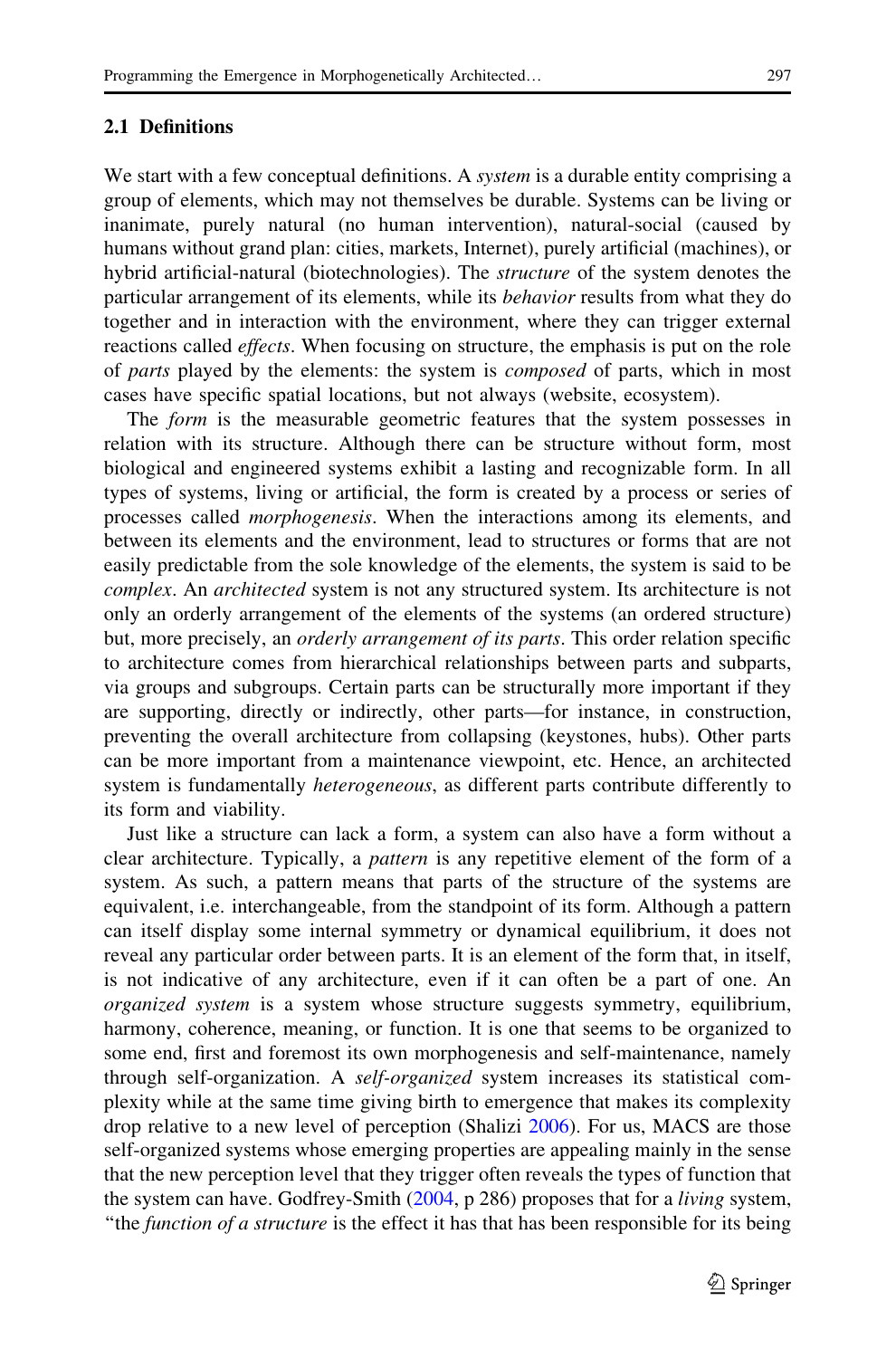selected for'' (our emphasis). Accordingly, and more broadly, we propose to define a function of the structure of any system (living or not, natural or not) as any effect it has that has been responsible for its being selected, modified or designed. In the following, we employ ''function of the system'' or ''functional property'' to denote a function of the structure.

#### 2.2 MACS and Their Specific Emergent Properties

Artificial Life (ALife), an original research field integrating computational biology with bioinspired computing, studies in particular the properties of self-organization in complex systems. According to its principal founder, Chris Langton, ALife ''can contribute to theoretical biology by locating life-as-we-know-it within the larger picture of life-as-it-could-be" (Langton [1989](#page-12-0)). The main mechanisms of selforganization include negative and positive feedback, acquisition of information, and stigmergy (coordinated actions based on traces left in the environment, essentially used by social insects). Self-organization is the core engine of the dynamics of complex systems and their structure. In particular, it gives rise to a whole class of form-creating processes—globally subsumed under ''morphogenesis''.

Yet, a clear distinction can be drawn between two major types of form-creating complex systems: ones that display simple repetitive patterns (spots and stripes) or fractal motifs, and ones that produce sophisticated functional forms (bodies and constructions). Whereas the former are essentially stochastic and statistically homogeneous, the latter are noticeable for their ''strong'' morphogenetic properties, in that they demonstrate the ability to combine self-organization with architecture (Doursat et al. [2013](#page-12-0)). Alan Turing, at the time of his famous paper ''The chemical basis of morphogenesis'' (Turing [1952\)](#page-12-0), was well aware of the qualitative distinction between pattern formation and morphogenesis, as he is said to have quipped: ''The stripes are easy, it's the horse part that troubles me''. For Philip Ball, there is always an element of subjectivity in the perception of patterns, but one can distinguish simple shapes by the regular repetition of a unit, whereas an architected form has an individual character (Ball [1999\)](#page-11-0).

We are interested here in the second category, since they represent decentralized systems endowed with a hierarchical architecture, which can be observed in biology at every scale (cells, organisms, collective constructions) and also in certain engineered devices of a highly distributed nature (multi-agent software). This is for example the case of embryogenesis, through the self-assembly of cell masses creating a detailed and hierarchical anatomy; of insect colonies, through swarm collaboration building sophisticated constructions; and of the brain, through the myriads of neural signals synchronizing into ordered cognitive states. The distinctive characteristic of these complex systems is to give birth to ''interesting'' (i.e. nontrivial) emergent properties as they cause the generation of a specific, heterogeneous, and hierarchical form. In this sense, they implement a truly morphogenetic process.

To describe these ''architectures without architects'', we use the concept of MACS introduced above. It allows elaborating upon the aforementioned similarities between spontaneously evolved biological complex systems and human-caused industrial complex systems, while at the same time, precisely, putting a new focus on their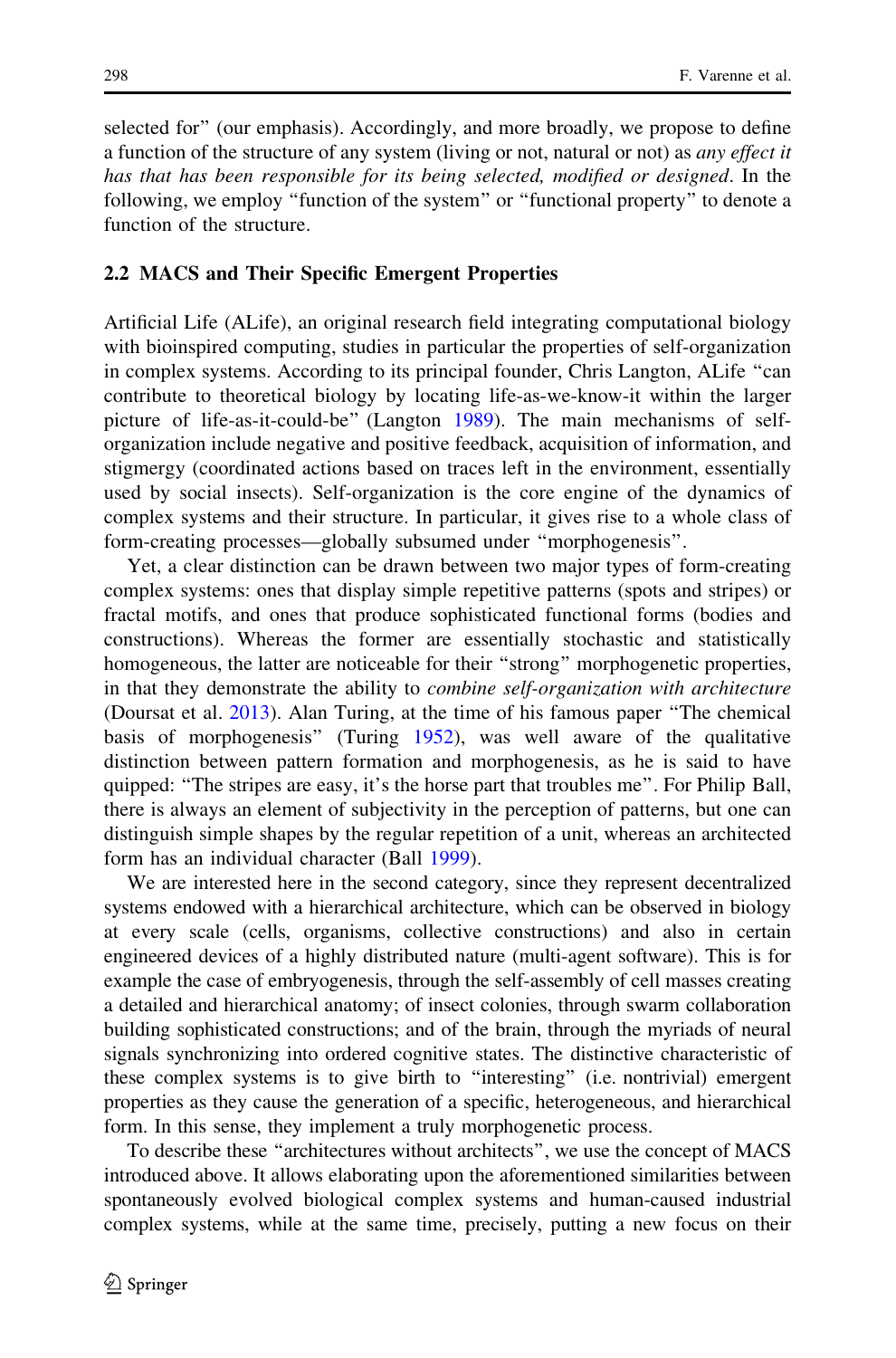common architectural aspects. MACS are specific among the systems traditionally studied in ALife in that they essentially give rise to emergent properties taking the form of emergent architectures. In sum,  $a$  MACS is a complex system (1) that has a form; (2) whose form possesses not only patterns but an architecture caused by its morphogenetic processes; (3) whose complexity at least partly resides in this architectural form, i.e. makes it difficult to predict from the sole properties of the elements. From there, we address the question of (re)taking control of these systems, i.e. guiding or programming them toward specific and beneficial outcomes. Following what the three cases above (embryogenesis, insect colonies, the brain) seem to indicate, we will now assume that many of the specific functional properties of living systems depend on their structure being not only self-organized but also self-architected. This architecture itself is the result of complex morphogenetic processes that are not entirely out of reach, neither from a cognitive nor from an operational standpoint.

#### 3 Emergence in MACS

At this point, an objection could be that, with MACS, we are facing a kind of ''strong emergence'', therefore one could not contemplate their controllability, let alone programmability. In this section, we take a closer look at the notion of ''emergence'' and argue that, in fact, to be a MACS a system does not need to display more than weak emergent properties. As a consequence, steering or programming the emergent properties of MACS becomes possible.

#### 3.1 To Deduce or to Compute

It seems paradoxical to advocate any ''programming of emergence'', in particular to propose to modify or create spontaneous form-creating complex systems using computing and engineering concepts and tools. If one ''programs'' a process, it seems that nothing could possibly ''emerge'' from it. Yet, by considering emergence in its broadest meaning of a result or an ''outcome'', this apparent paradox is actually a fundamental and rather common trait of all mathematical or computational works. On the one hand, most of the classical mathematical theories of biological morphogenesis, such as D'Arcy Thompson's structuralism, Alan Turing's reaction-diffusion model (Turing [1952;](#page-12-0) Petitot [2013\)](#page-12-0) or René Thom's catastrophe theory (Thom [1994;](#page-12-0) Petitot [2011\)](#page-12-0) are founded on sets of axioms that show, through deductive reasoning, how a global level of patterns and forms that did not exist initially, therefore was not described at the local level, can ultimately arise.

On the other hand, although ALife is also committed to a characterization of living processes in the most general terms, this new field really took on when it became increasingly clear that computational emergence in the modeling and simulation of non-linear biological processes could not always be subsumed under mathematical emergence. As Thompson [\(2006,](#page-12-0) p 305) writes: "Non-linear systems, in principle, are such that the set of equations defining the system do not permit a deduction of the future states of the system. The most common method of dealing with this fact is the use of computer simulation in what are termed numerical experiments''. Hence, ALife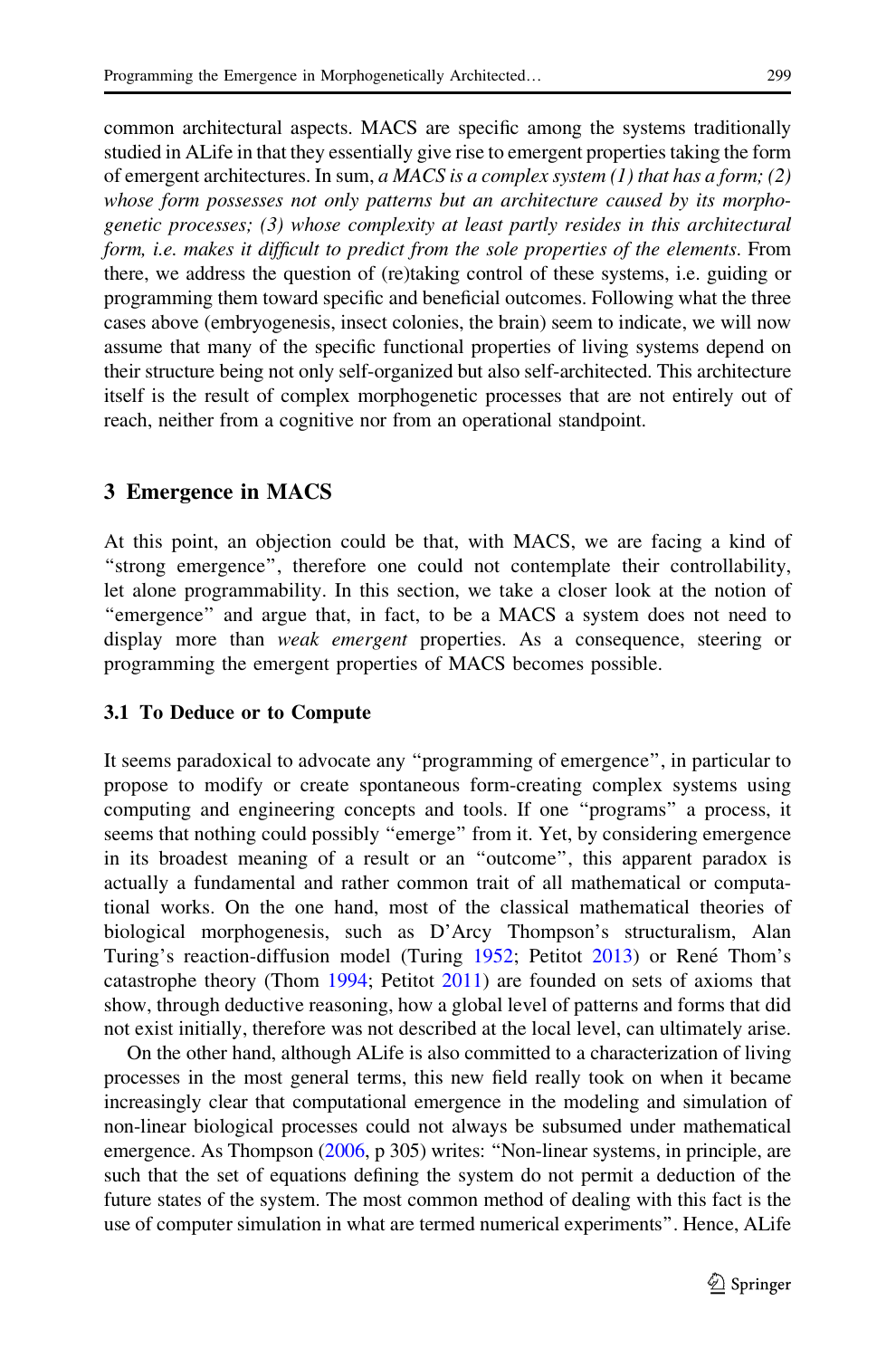is a necessary complementary approach to theoretical biology because axiomaticdeductive frameworks, which operate by transformations of symbolic strings, are not congruent to rule-based, algorithmic computing (Dowek [2011\)](#page-12-0).

#### 3.2 Weak Emergence

Philosophical positions and debates on the correlated notions of emergence and complex systems are numerous (Humphreys [1997;](#page-12-0) Kim [1999;](#page-12-0) Petitot [2003;](#page-12-0) Huneman [2008a](#page-12-0); Brodu [2009](#page-11-0); Ladyman et al. [2013](#page-12-0); Sartenaer [2014\)](#page-12-0). Still, there is broad agreement that *emergent phenomena* are simultaneously (1) dependent on underlying processes and (2) autonomous from them—despite the vagueness of these terms. We follow here the distinctions made by Bedau ([1997,](#page-11-0) [2002\)](#page-11-0) as they are robust, operational in complex systems research and apply especially well to ALife. There is *nominal emergence* when these two hallmarks are observed, and the emergent property is different but predictable and explainable from the properties of the components (e.g. a circle and the equidistance of its points from a center). This ''derivation'' is not a computation but a mathematical deduction based on axioms and reasoning. Strong emergence or ''downward causation'' is invoked when the emergent property has a causal power in itself which is in no way reducible to the causal powers at the micro level (Kim [1999](#page-12-0)). However, it leads to contradictory cases of overdetermination, where micro states can be determined both upward by micro interactions (hallmark 1), and downward by macro actions. Consequently, ''there is no evidence that strong emergence plays any role in contemporary science" (Bedau [2002,](#page-11-0) p 11). Somewhere in the middle is weak emergence, or computational emergence (Huneman [2008b](#page-12-0)), applying to emergent properties of a system S that cannot be derived except by simulation. It can be defined by introducing entities and properties on two levels, micro and macro (Bedau [1997\)](#page-11-0). ''The state of a micro entity consists of its location and its possession of intrinsic properties, and its state changes if these change. A macro entity also has a state, and this consists simply in the aggregation of the states of all its component micro entities and their spatial relations." (Bedau [2002](#page-11-0), p 14). The causal dynamics at the micro level is captured by explicit state transition rules in every micro entity.

With this, a nominally emergent macro property P of S "is weakly emergent iff P is derivable from all of S's micro facts [dynamics, states, locations] but only by simulation'' (p 15). This is an objectivist definition of emergence to the extent that it is based at least on computational incompressibility. Huneman [\(2008b](#page-12-0)) follows this line but advocates that only the computational process should be called emergent, not its resulting properties. This shift allows excluding purely random, patternless outcomes from the class of emergent properties. A subjectivist extension of this minimal objectivist account was suggested by Varenne ([2009,](#page-13-0) [2013\)](#page-13-0) through a further analysis of the notion of ''simulation''. He argues that different types of weak emergence can be found depending on the type of computational simulation (numerical, rule-based, agent-based). In the present study, Bedau's characterization will be shown to be sufficient when used for experimenting on (i.e. analyzing, reconstructing or re-engineering) weak emergent phenomena via simulated or material systems.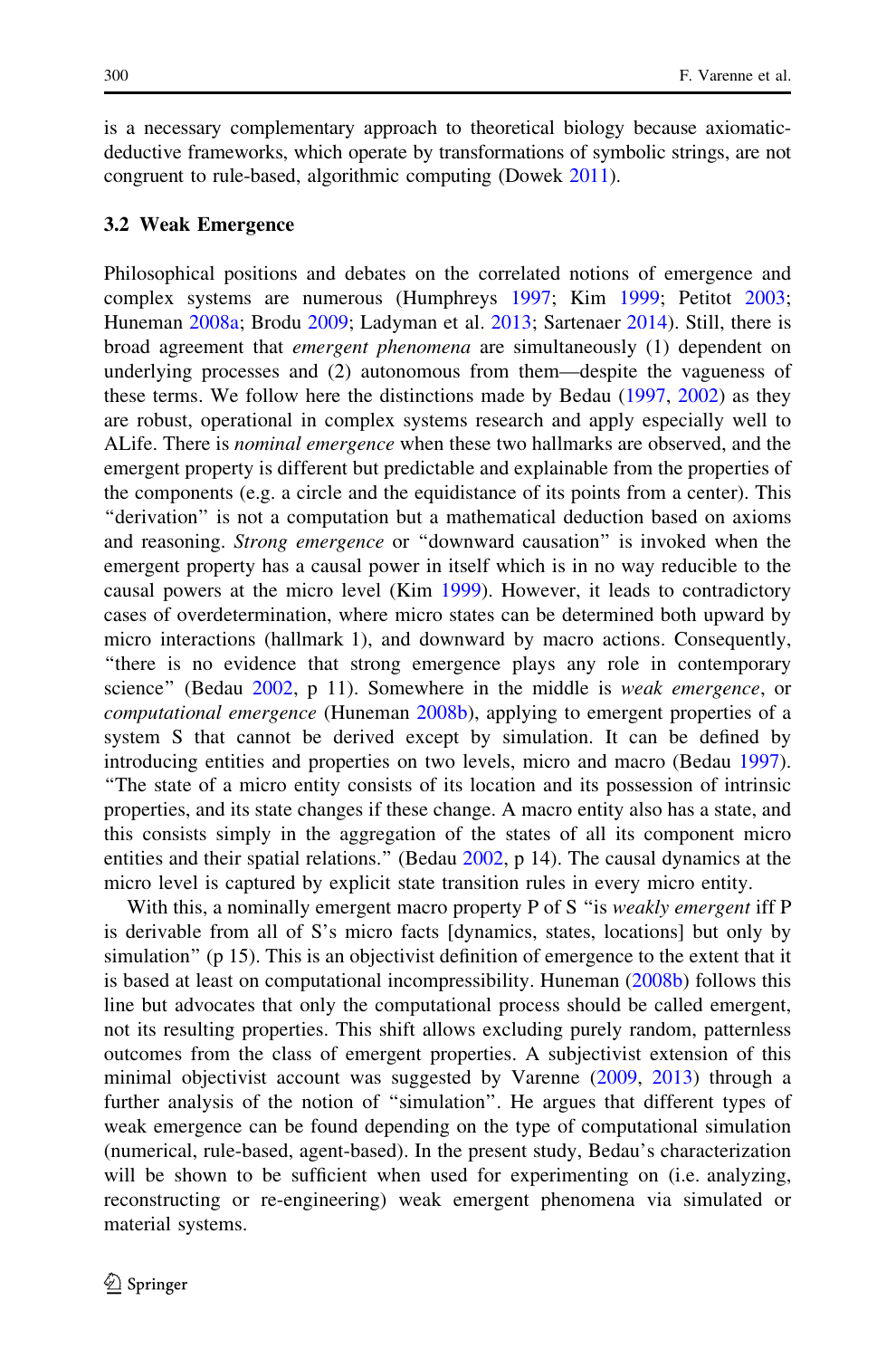To be sure, ALife has taken on in many ways and on many dimensions the grand challenge addressed here: the simulation or replication of complex systems so as to control or exploit emergence. Surprisingly, however, it has also often eschewed the specific import of computational emergence in its various models and creations. The reason might be that bioinspired disciplines, such as gene-inspired evolutionary computation, ant-inspired swarm intelligence, and neuron-inspired machine learning, needed to establish themselves upon solid mathematical foundations, hence were ineluctably pulled toward deductive frameworks, i.e. nominal emergence. Today, they are mainly concerned with solving blackbox problems (parametric estimation, combinatorics, classification, clustering) by metaheuristic and stochastic optimization methods, which brings them much closer to statistics than theoretical biology.

#### 3.3 Weak Emergence in MACS: Examples

Our assertion is not that *all* emergent properties of all MACS are or can be seen as the result of a weak emergent process. What we want to show is that *many* emergent properties of many MACS, whether natural, artificial or hybrid, can be captured, understood, simulated, replicated, and possibly enhanced or even redesigned, from the sole perspective of *weak emergence* with appropriate artificial computational devices.

Functional forms are most striking in the bodies of biological organisms, but not unique to them. They can also be artificial or produced by living agents from inert materials. Thus a machine like a car engine has a functional form, and so do emergent structures such as the nests built by colonies of social insects. The hexagonal cells of wasp nests or bee hives are emergent self-architected parts of the superorganism composed of the insects and their construction (Turner [2000](#page-13-0)), which are more than just patterns since they also serve as incubators for the larvae. The spots on a leopard or the triangles on a sea shell, however, cannot be qualified as functional forms strictly speaking, in that the functional consequences of these forms are not immediate. They do not play a key role in either the morphogenetic process or the viability of the organism, except for a long-term evolutionary advantage (camouflage, sexual attraction, anti-predator warning).

Functional forms can be seen as subparts of the system, also referred to as "bricks" (Holland [2012](#page-12-0)) or "functional blueprints" (Beal [2011\)](#page-11-0). One of the most glaring differences between complex adaptive systems (such as termites and their mound) and most, although not all, cellular automata with homogeneous rules, is that the former can generate architectures, whereas the latter generally exhibit patterns only. The appearance of functional forms equips the system with a structure—specifically, a functional *architecture* that is a much more heterogeneous than repetitive. Next, we examine three major examples of MACS: proteins, multicellular development and insect constructions.

#### 3.3.1 Proteins

A first example are proteins, omnipresent in living systems, which are unidimensional chains of amino acids when synthesized, then quickly fold upon themselves at multiple scales in intricate but very specific and reproducible ways, giving it a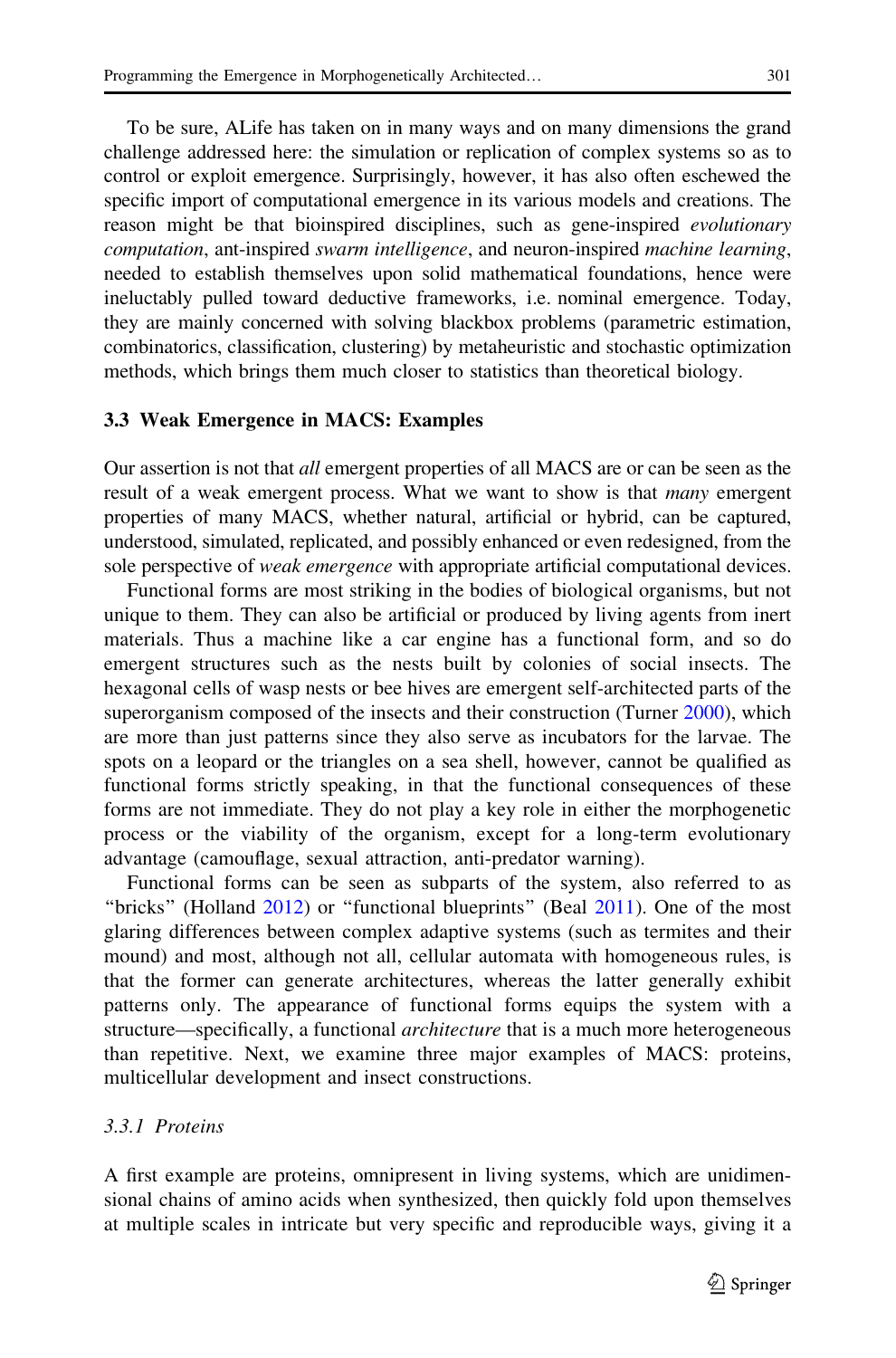complicated 3D architecture called the reference conformation. Therefore, a protein is a complex self-architected systems endowed with a *functional form* in that it is related to a particular function which operates directly: for example, it makes an antibody capable of binding to a particular pathogen, or accelerates the production of certain metabolites through enzymatic reactions. To paraphrase again Godfrey-Smith ([2004,](#page-12-0) p 286), it means that the function given by the protein's architecture is the effect it has that has been responsible for its being selected for. Protein folding has been a famous problem for over half a century, approached by various methods from physics and computer science, which have given rise to successful, if costly, molecular dynamics simulations (Dill and MacCallum [2012](#page-12-0)).

#### 3.3.2 Multicellular Development

During embryogenesis, collective movements emerge from individual biomechanical behaviors via intercellular communication and coordination over long distances (relying on chemical mediators, electric tranmission or mechanotransduction). No single cell plays the role of a leader that governs an entire process. While biologists produce and annotate time-lapse microscopy of organism development, mathematicians and computer scientists need to process these images to reconstruct and model the collective cell dynamics. A collaborative effort of this kind has resulted in a software platform, BioEmergences (Peyriéras  $2011$ ), which provides automated analysis and reconstruction of collective cell movements. It can automatically handle large amounts of  $4D(3D + time)$  voxel-based movies through a workflow of detection, segmentation and tracking algorithms. The main output is a "digital embryo" represented by a cell lineage tree annotated with quantitative measurements of nucleus positions and membrane shapes (Castro-González et al. [2014\)](#page-12-0). In parallel, one can attempt agent-based modeling and simulation centered on the physicochemical coupling of cell mechanics with gene expression and molecular signaling (Delile et al. [2013](#page-12-0)). Cells' mechanical properties (division, adhesion, motility) are coupled with their spatial location and temporal state of gene regulation and molecular dynamics (protein and ligand concentrations), affecting each other concurrently. Exploration of parameter space is supported by reconstructed data, which allows measuring the ''fitness'' of the virtual embryo and validating hypotheses. The necessity to reconstruct the whole history of the first phases of the embryo via computer-based simulation shows that weak emergence is taken seriously from a cognitive viewpoint and made operational, too.

# 3.3.3 Social Insect Constructions

In Africa, harvester termites build ''cathedrals'' that are the largest and most sophisticated of animal constructions (Camazine et al. [2003](#page-12-0)). On the exterior, termite mound looks like a rough cone covered in ridges and stacks. The walls, made of earth pellets, enclose ventilation ducts running along the entire height. In the interior, empty spaces let air circulate around the central nest, and rooms surrounding fungi gardens contain chewed wood chips that serves as a substrate to crops. Below are the nurseries, made of thin strips supported by pillars, and in the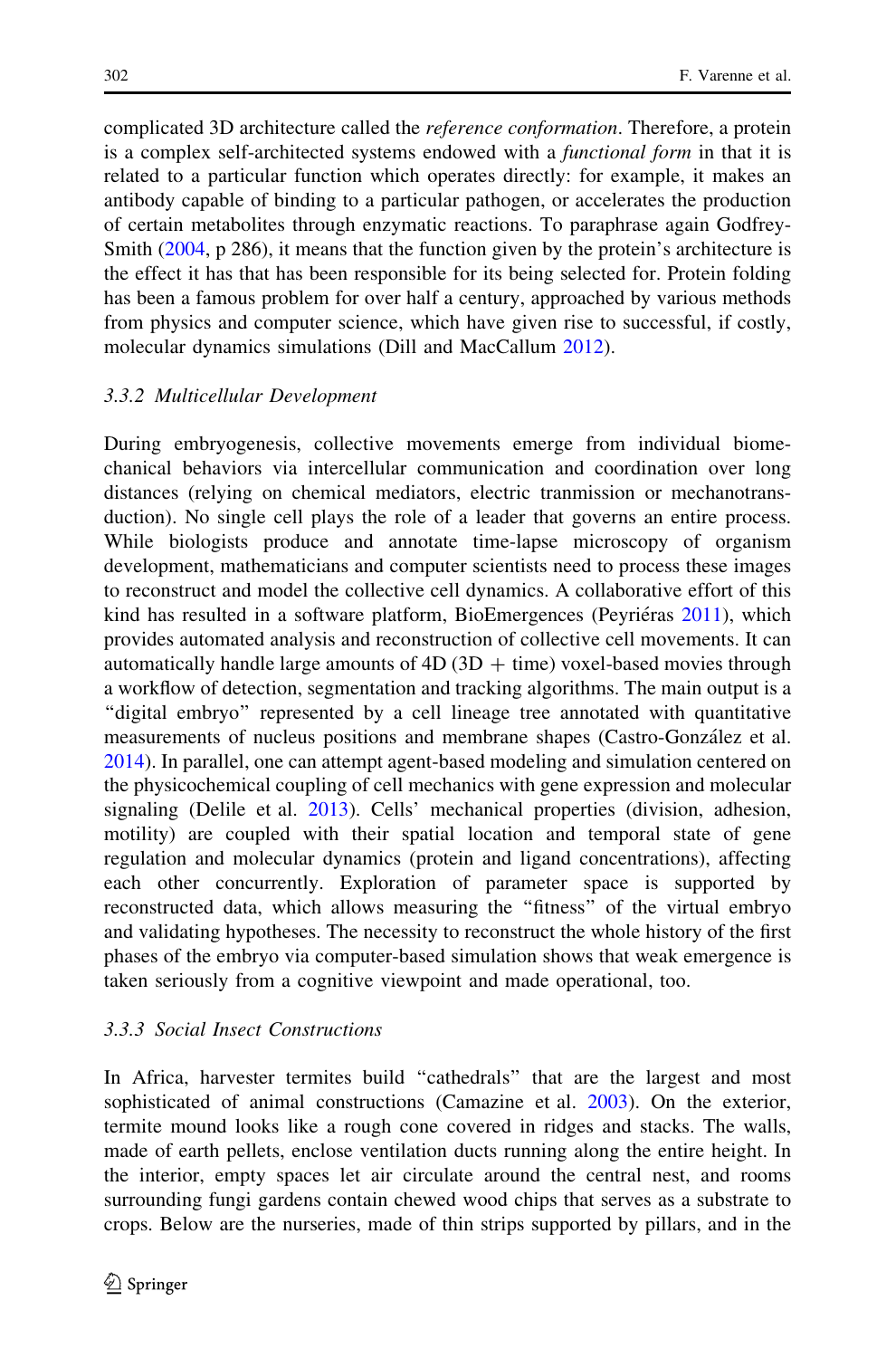center a bunker with thicker walls, the royal chamber, just large enough to contain the queen. Therefore, like multicellularity at a higher scale (Turner [2000](#page-13-0)), a termite mound is emblematic of a self-organized, unplanned architecture, i.e. a MACS. What is also fascinating is how well it meets the needs of the colony. Despite a relative lack of data to explain the formation of the most complicated structures, mathematical and computational models (Bonabeau et al. [1998](#page-11-0); Camazine et al. [2003\)](#page-12-0) can account for parts of them and extrapolate to the rest, based on stigmergic principles. Most social insects secrete pheromones, which are chemical substances triggering particular reactions in the individuals of the same species. The environment where pheromones are deposited and other physical clues are left, such as the current state of construction, becomes the support for an indirect stimulus/response communication among building agents. Consequently, these complicated and directly functional architectures can be simulated, understood and replicated as typically weak emergent systems, too.

# 4 Controlling and Programming Weak Emergence in MACS

Finally, since weak emergence is itself based on the possibility to *simulate* emergence, computationally or materially, we show that the notion of MACS is a good candidate to describe interesting and common properties of both living and artificial self-architected systems. By their focus on architecture, MACS transcend to some extent the dividing line between biology and engineering, conceptually and operationally, leading to concrete means of controlling and programming this emergence.

But how can a functional form be both wanted *and* emergent? How can we *build* an emergent architecture? We now address the question of (re)taking control of MACS, i.e. guiding or programming them toward specific and beneficial outcomes. Broadly, this can be achieved in two ways: by instilling more self-organization into those artefacts that compute via an architecture and, conversely, by instilling more information technology into self-architected natural objects. The first approach is illustrated below by morphogenetic collective robotics; the second by morphogenetic synthetic biology. Both are instances of morphogenetic engineering, a new field examined in the discussion.

# 4.1 Morphogenetic Collective Robotics

The field of collective robotics is about building agents that are embodied (with physical dimensions, not pure software), located (interacting in a changing environment through sensors/actuators), autonomous (without external guidance) and distributed (operating together decentrally) (Kube and Zhang [1993](#page-12-0)). These are tasks that classical artificial intelligence has proven unable to program robustly or only with great difficulty. Holland distinguishes between two broad classes of behavior: moving through and acting on the environment. All have already been performed by multi-robot systems: for example, flocking, collision avoidance, and scouting for the first; pushing heavy objects and sorting waste for the other. MACS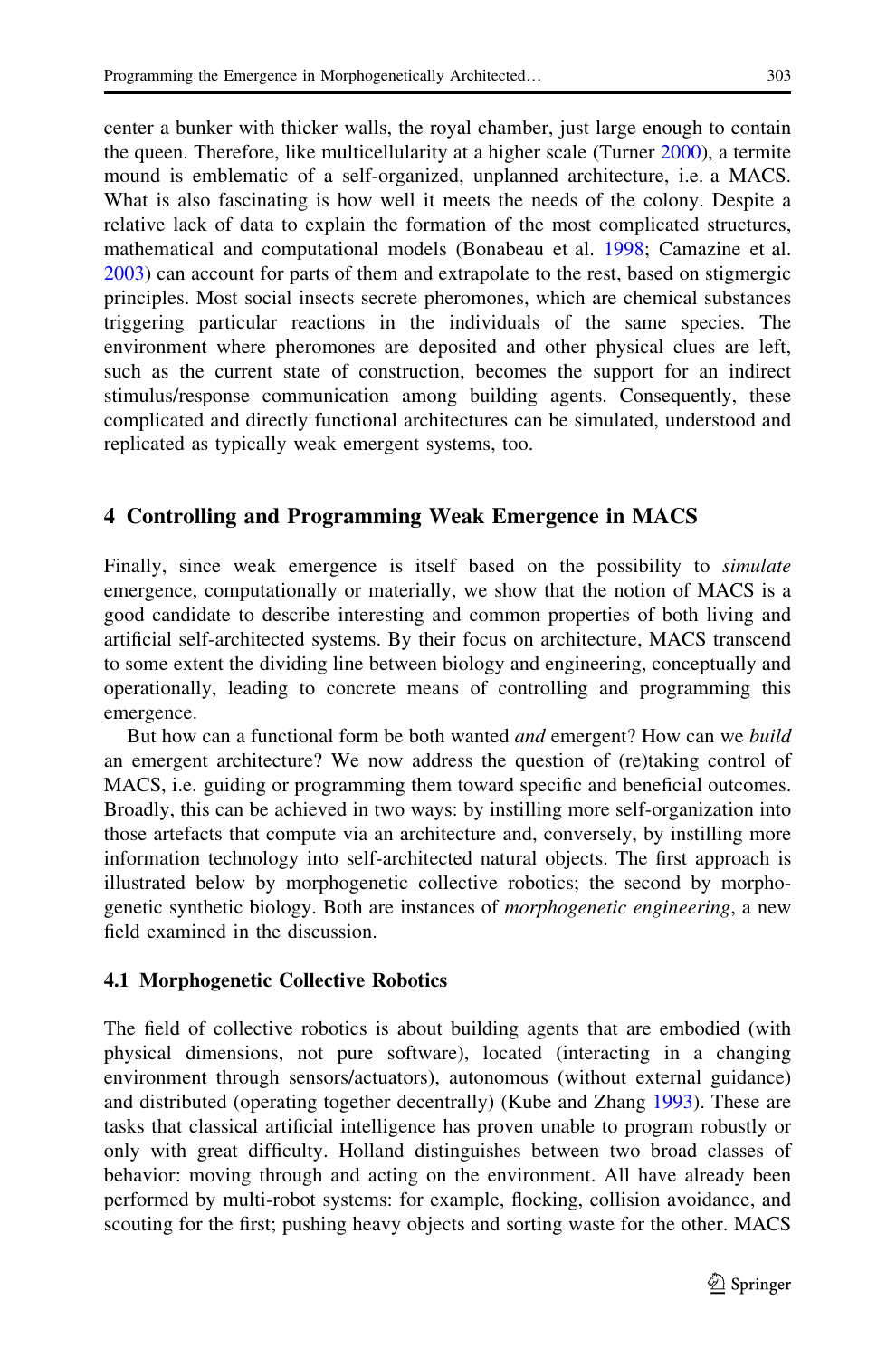engineering requires a system capable of the latter, but also of producing structures and morphologies adapted to different tasks. A system like Swarmorph (O'Grady et al. [2009](#page-12-0)) provides a good template to explore such self-assembly capabilities. Given distributed and situated agents, the main challenge is to cross an arena littered with obstacles that cannot be overcome by a single agent but only by adequate group formations and morphologies. Experiments were conducted in simulation and actual conditions on the Swarmbot or (s-bot) robotic platform. By attaching to each other, s-bots are able to cross a trench in single file, or pass over a bridge in pairs using lateral connections. The two essential properties is that they do this without external control and without prior knowledge of the order in which they encounter obstacles. To improve their reactivity, obstacles can be analyzed from different viewpoints using a multi-species system such as Swarmanoid (Dorigo et al. [2013\)](#page-12-0), in which walking ''foot-bots'', climbing ''hand-bots'' and flying ''eye-bots'' communicate and exchange information. All these examples show that physical implementation of complex self-architected systems can operationally supplement, without conceptually overcoming it, a purely computer-based analysis of weakemergent phenomena.

#### 4.2 Morphogenetic Synthetic Biology

Beyond bioinformatics, synthetic biology can also be construed as a systems design challenge, akin to large software systems and electronic circuits. This is the position taken by the SynBioTIC project (Pascalie et al. [2015\)](#page-12-0), which is positioned upstream at the cell population level. From the ''wetware'' viewpoint, its motivation is to exploit the nontrivial collective properties of bacteria. To this aim, SynBioTIC proposes to design and develop formalisms and computer tools to translate the desired overall behavior of a population of cells into processes local to each cell. It relies on the specification of a global spatial behavior and its description across a ''tower of languages''. Each language at a given level addresses distinct features. Its set of instructions can be literally ''compiled'' into the lower level, and ultimately down to the bioware into a cellular regulation network (gene regulatory network, signaling and metabolic pathways). This soft-to-wet approach, similar to a classical soft-to-hard compiler, aims to fill the gap between the high-level description of a biosystem and its low-level physical requirements, betting on their ''reemergence''. From the software viewpoint, this project relies on spatially explicit bacterial modeling and abstract ''spatial/amorphous computing'' frameworks, such as the MGS language (Giavitto and Michel [2002\)](#page-12-0), to deal with new classes of applications characterized by the weak emergence of a global behavior in a large population of cells irregularly located and dynamically interacting. Naturally, the complexity of the design task increases tremendously when targeting elaborate shapes. Faced with a huge number of possible rules and parameters, rational design becomes untenable and one must resort to evolutionary computation. Yet, because real-world evolution is not driven by final cause, evolutionary metaheuristics should not run unbridled but rather be steered by some amount of rational intervention from a human designer, in this case via a formal language-tower architecture.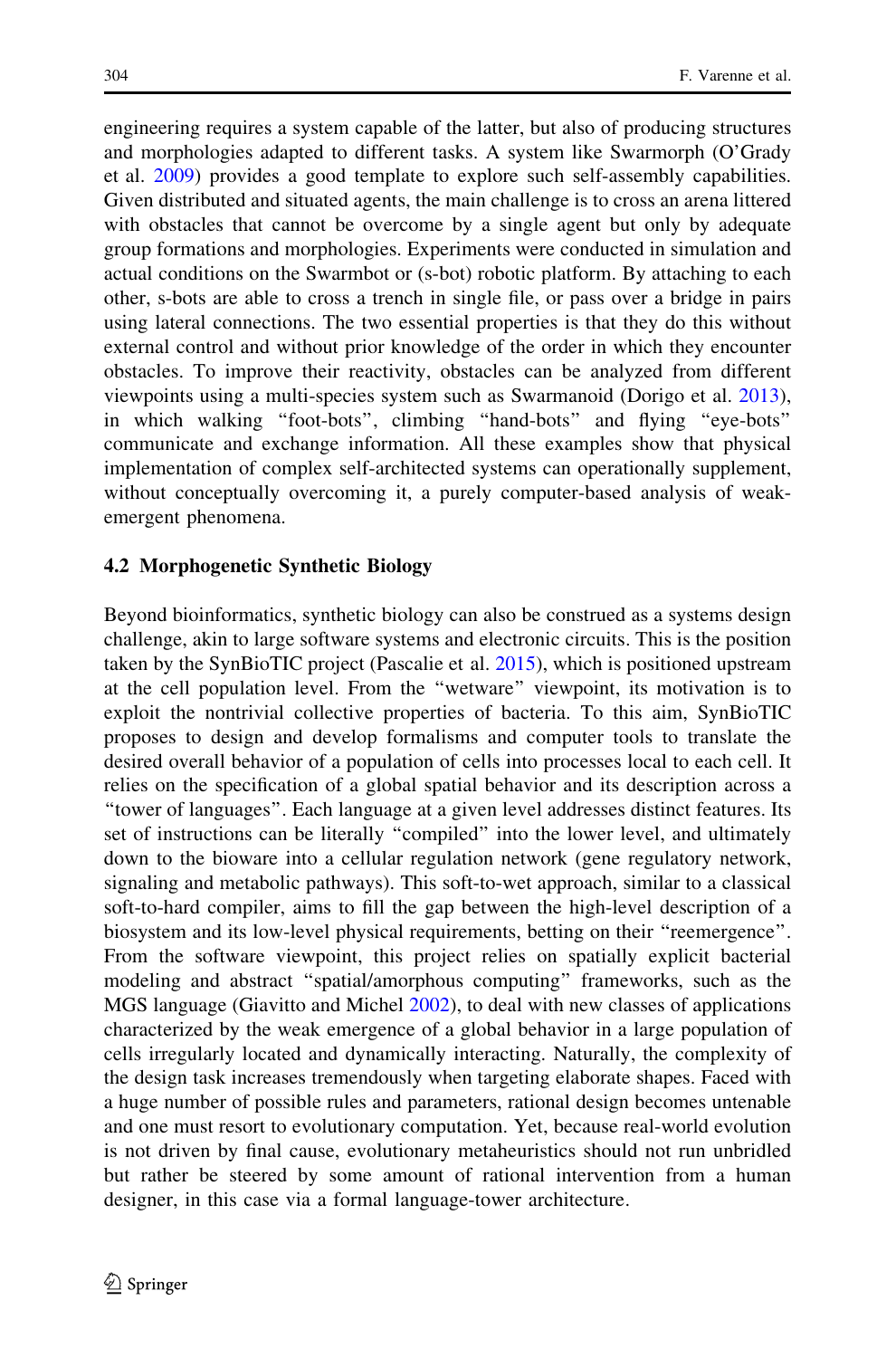#### 5 Discussion

#### 5.1 Morphogenetic Engineering

Thus we are witnessing the emergence of a new discipline exploring the artificial design and implementation of systems that are both self-organized and able to develop sophisticated and reproducible architectures. To this extent, the study of MACS has its origins in *Morphogenetic Engineering* (ME), a field recently founded by Doursat et al. [\(2009](#page-12-0); [2013](#page-12-0)). Rather than direct methods of ''top-down'' design, i.e. implementing a function along predictable and preconceived articulations of parts, ME focuses on meta-design (Doursat [2008](#page-12-0)), i.e. the generic conceptual and operational rules at the level of the elements, needed for the endogenous selfassembly, self-regulation and evolution of an artificial system, drawing from processes seen in natural MACS. ''Don't build a system directly, but shape its building blocks in such a way that they do it for you" (Doursat et al. [2013](#page-12-0), p 520). Thus it is about guiding, rather than planning, the growth and formation of structures within a community of agents. How do biological organisms and populations perform morphogenetic tasks reliably? Can we export their precise selfformation capabilities to engineered systems?

Application fields are numerous and, beside self-assembling robots, may involve self-distributed software programming, self-reconfiguring production lines or selfstabilizing energy grids. Four categories of ME systems can be identified, according to the type of macro phenomena that they embody (Doursat et al. [2013](#page-12-0)): constructing (components attach into ''stick-figures''), coalescing (many agents swarm into shapes), developing (agent mass grows by division or aggregation; Doursat and Sánchez [2014\)](#page-12-0), generating (agents are inserted by a "grammar"). On the micro level, Sayama [\(2014](#page-12-0)) defines a perpendicular axis of ME taxonomy through four increasingly elaborate types of agents: homogeneous (agents are stateless; function of observations only), heterogeneous (agents are stateful), differentiating (agent states can dynamically change), and communicating (agents share information locally). He shows that while heterogeneity has a strong impact on the structure and behavior of the swarms, dynamic differentiation and local information sharing also help them maintain a spatially adjacent, coherent organization.

#### 5.2 A Possible Objection and Conclusion

We claimed earlier that few ALife research works actually addressed or leveraged the full power of emergence, despite the fact that all biological systems are complex by nature. We suggested that if the main goal was to understand and accelerate the growing convergence between biology and engineering, then one could no longer avoid confronting emergent properties in simulated, designed or hybrid systems. Now, it could be objected that this suggestion remains vague, hence questionable, because, as we have also shown, not all emergent properties are interesting but only those properties that are immediately functional for the system. In fact, this is where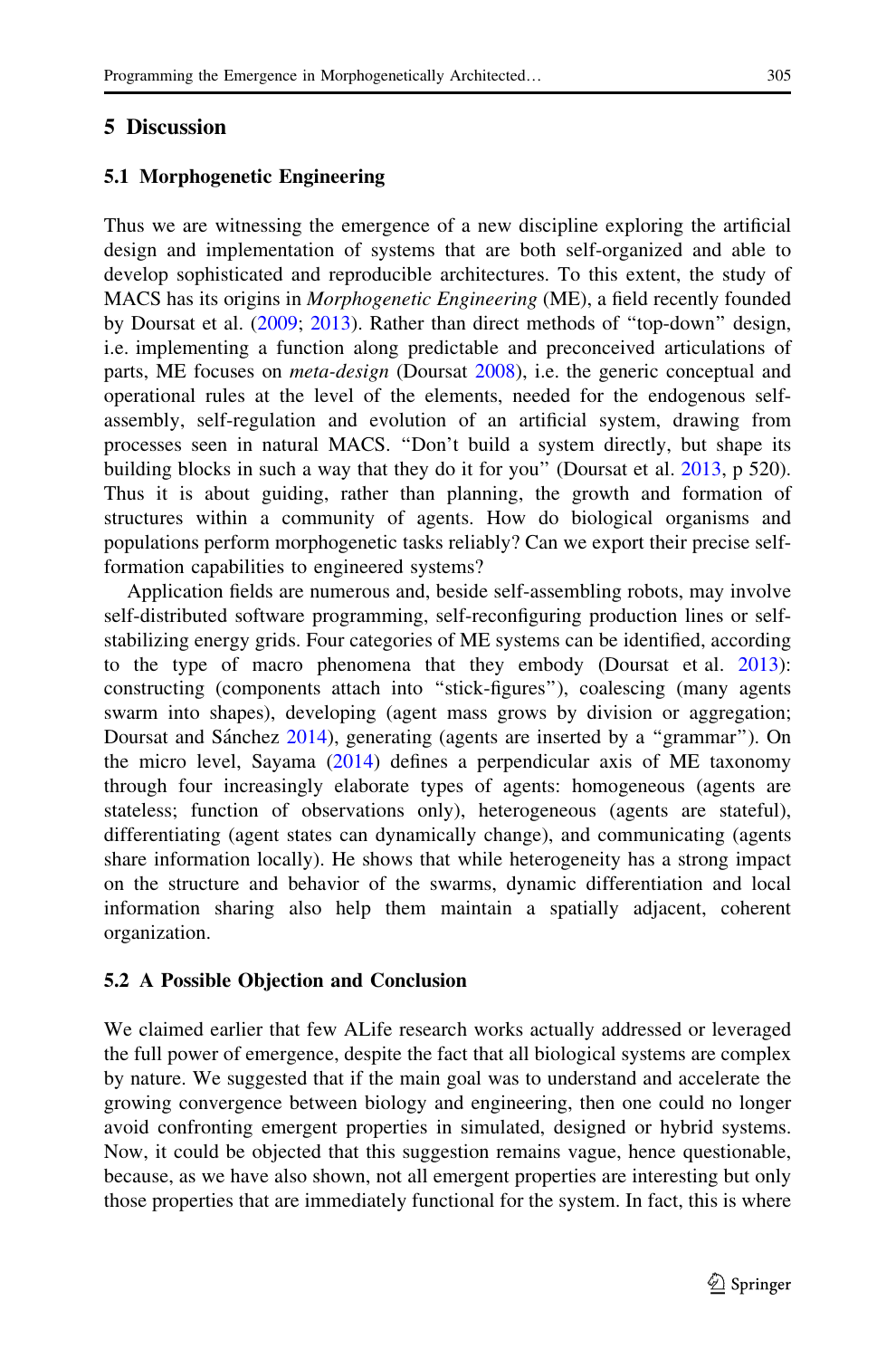<span id="page-11-0"></span>conceptual difficulties arise. There exists some agreement in the literature about certain quantifiable aspects or measures of emergence in complex systems, specifically around the concept of ''statistical complexity'' after the work of Crutchfield ([1994\)](#page-12-0) and Shalizi [\(2006](#page-12-0)). In summary, ''statistical complexity measures the amount of information that is present in the past of a system which is relevant to predict its future" (Brodu  $2009$ , p 41). But function, especially in a biological context, is the kind of property that is often difficult to capture by a quantifiable measure. From this perspective, functional emergence is very close to what Pattee [\(1995](#page-12-0)) calls "semantic emergence". Whereas "syntactic emergence" refers to how an entity defined at a higher level of investigation appears in the lower level...semantic emergence is when some function of the entity may not be described within the formal lower level system'' (Brodu 2009, p 41).

Similarly Godfrey-Smith ([2004,](#page-12-0) p 287) recalls that ''A number of philosophers have thought that there is a very close relation between functional properties, in this special evolutionary sense [which we have adopted here], and semantic properties", citing Millikan ([1984\)](#page-12-0) on this topic. The meaning of sentences and words typically is of the latter type. Therefore, it cannot be directly expressed via physical and architectural properties, or the intrinsic aspect of the ''weak'' type of emergence, which was in the foreground of MACS. The answer to this objection lies in the correlative emphasis that we constantly put on the essential spatial and architectural dimensions of the systems under study: not function alone, but *functional form*. The concept of MACS intentionally stresses ''architecture'', then ''form''. In all the examples that we gave, functional emergence can also be interpreted in terms of weak emergence because the property at the higher level can still be meaningfully described and measured in terms of forms, places, locations, movements specifically as the construction of chambers or walls (termites), the assembly of rows (Swarmorph), and so on. This is the reason why some type of quantification, then engineering and control, can be contemplated for this specific kind of functional emergence.

This final aspect confirms our main conclusion that adopting the not overly general but operational and transdisciplinary concept of MACS can help crossfertilize theoretical and experimental approaches to complex systems (especially living ones) that try to conceive and control them relatively to their functions.

# References

Ball P (1999) The self-made tapestry: pattern formation in nature. Oxford Univ Press, Oxford

Beal J (2011) Functional blueprints: an approach to modularity in grown systems. Swarm Intell 5:257–281

Bedau MA (1997) Weak emergence. Noûs 31:375-399

Bedau MA (2002) Downward causation and the autonomy of weak emergence. Principia 6:5–50

Bonabeau E et al (1998) A model for the emergence of pillars, walls and royal chambers in termite nests. Philos Trans R Soc B 353:1561–1576

Brodu N (2009) A synthesis and a practical approach to complex systems. Complexity 15:36–60

Bedau MA (1999) Can unrealistic computer models illuminate theoretical biology? In: Proceedings of the 1999 International Genetic and Evolutionary Computation Conference (GECCO 1999), pp 20–23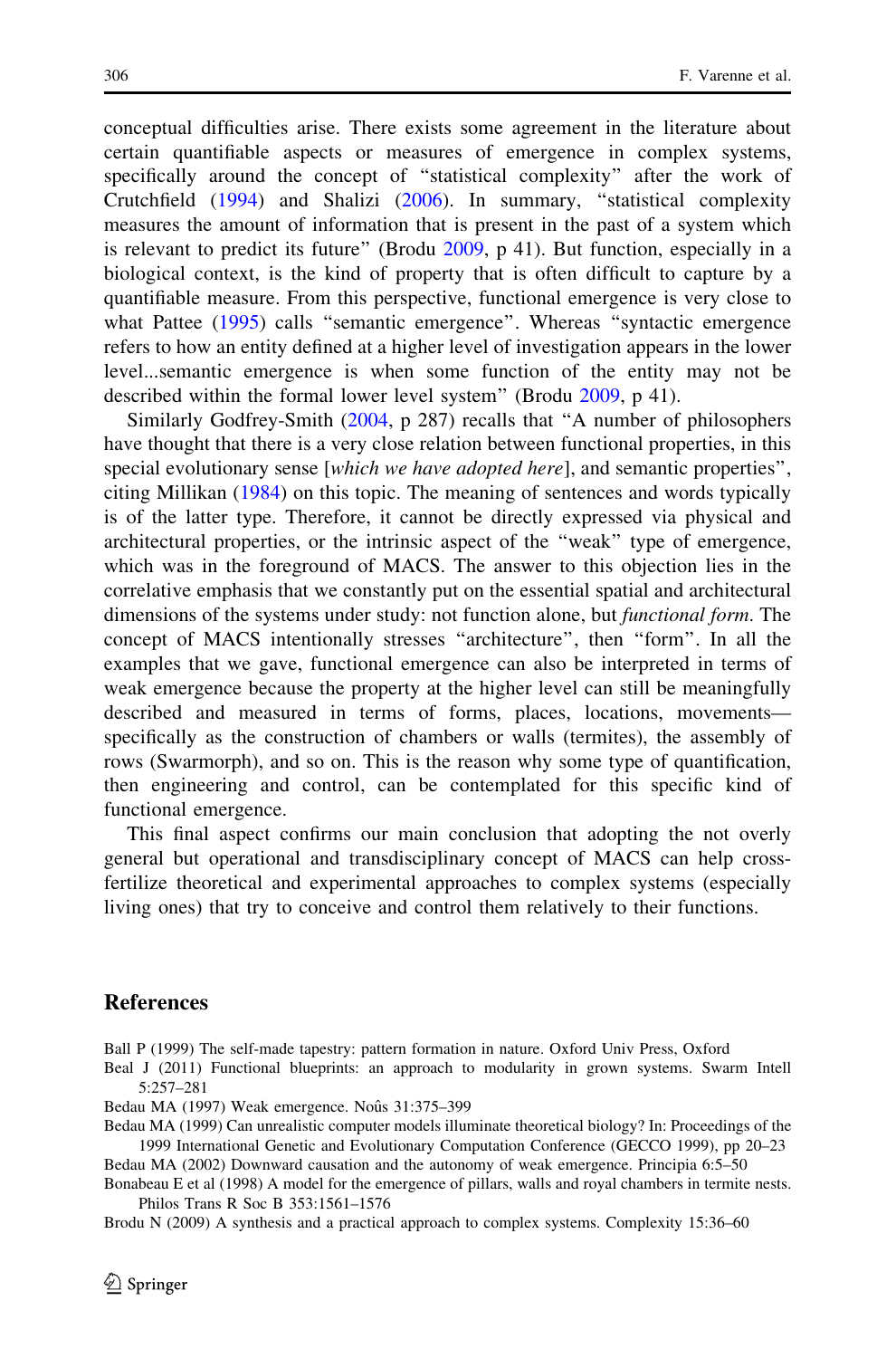<span id="page-12-0"></span>Camazine S et al (2003) Self-organization in biological systems. Princeton Univ Press, Princeton

- Castro-González C et al (2014) A digital framework to build, visualize and analyze a gene expression atlas with cellular resolution in zebrafish early embryogenesis. Plos Comput Biol 10(e1003):670
- Crutchfield JP (1994) The calculi of emergence: computation, dynamics and induction. Phys D 75:11–54 Delile J, Doursat R, Peyriéras N (2013) Computational modeling and simulation of animal early
- embryogenesis with the MecaGen platform. In: Computational systems biology 2. Academic Press, London, pp 359–405

Dill KA, MacCallum JL (2012) The protein-folding problem, 50 years on. Science 338(6110):1042–1046

- Dorigo M et al (2013) Swarmanoid: a novel concept for the study of heterogeneous robotic swarms. IEEE Robot Autom Mag 20:60–71
- Doursat R (2008) Organically grown architectures: creating decentralized, autonomous systems by embryomorphic engineering. In: Organic computing. Springer, Berlin, pp 167–199
- Doursat R, Sánchez C (2014) Growing fine-grained multicellular robots. Soft Robot 1:110–121
- Doursat R, Sayama H, Michel O (2009) Proceedings of the 1st international morphogenetic engineering workshop (MEW 2009). <http://iscpif.fr/mew2009>
- Doursat R, Sayama H, Michel O (2013) A review of morphogenetic engineering. Nat Comput 12:517–535
- Dowek G (2011) Proofs and algorithms: an introduction to logic and computability. Springer, Berlin
- Giavitto JL, Michel O (2002) The topological structures of membrane computing. Fund Inf 49:123–145 Godfrey-Smith P (2004) Genes do not encode information for phenotypic traits. In: Contemporary
- debates in philosophy of science. Blackwell Publishing, Oxford, pp 275–289
- Holland JH (2012) Signals and boundaries: building blocks for complex adaptive systems. MIT Press, Cambridge
- Humphreys P (1997) How properties emerge. Philos Sci 64:1–17
- Huneman P (2008a) Emergence and adaptation. Minds Mach 18:493–520
- Huneman P (2008b) Emergence made ontological? computational versus combinatorial approaches. Philos Sci 75:595–607
- Kim J (1999) Making sense of emergence. Philos Stud 95:3–36
- Kube CR, Zhang H (1993) Collective robotics: from social insects to robots. Adapt Behav 2:189–218
- Ladyman J, Lambert J, Wiesner K (2013) What is a complex system? Eur J Philos Sci 3:33–67
- Langton CG (1989) Artificial life. Addison-Wesley, Reading
- Millikan RG (1984) Language, thought and other biological categories. MIT Press, Cambridge
- O'Grady R, Christensen AL, Dorigo M (2009) SWARMORPH: multirobot morphogenesis using directional self-assembly. IEEE Trans Robot 25:738–743
- Pascalie J et al. (2015) Spatial computing in synthetic bioware. In: Proceedings of the European Conference on Artificial Life (ECAL 2015)
- Pattee H (1995) Evolving self-reference: matter, symbols and semantic closure. Commun Cognit 12:9–27
- Petitot J (2003) Modèles de structures émergentes dans les systèmes complexes. In: Proceedings of the annual meeting of the International Academy of the Philosophy of Science, pp 57–71
- Petitot J (2011) The morphogenetic models of René Thom. In: Morphogenesis. Springer, Berlin, pp 273–281
- Petitot J (2013) Complexity and self-organization in Turing. In: The legacy of A.M. Turing. Franco Angeli, Milano, pp 149–182
- Peyriéras N (2011) Animal morphogenesis. In: Morphogenesis. Springer, Berlin, pp 167–188
- Sartenaer O (2014) Synchronic vs. diachronic emergence: a reappraisal. Eur J Philos Sci 5:31–54
- Sayama H (2014) Four classes of morphogenetic collective systems. In: Proceedings of the Fourteenth International Conference on the Simulation and Synthesis of Living Systems (ALife XIV), pp 105–114
- Shalizi CR (2006) Methods and techniques of complex systems science: an overview. In: Complex systems science in biomedicine. Springer, Berlin, pp 33–114
- Thom R (1994) Structural stability and morphogenesis. Advanced books classics. Westview Press, Boulder
- Thompson P (2006) A role for mathematical models in formalizing self-organizing systems. In: Selforganization and emergence in life sciences. Springer, Berlin, pp 301–313
- Turing AM (1952) The chemical basis of morphogenesis. Philos Trans R Soc B 237:37–72